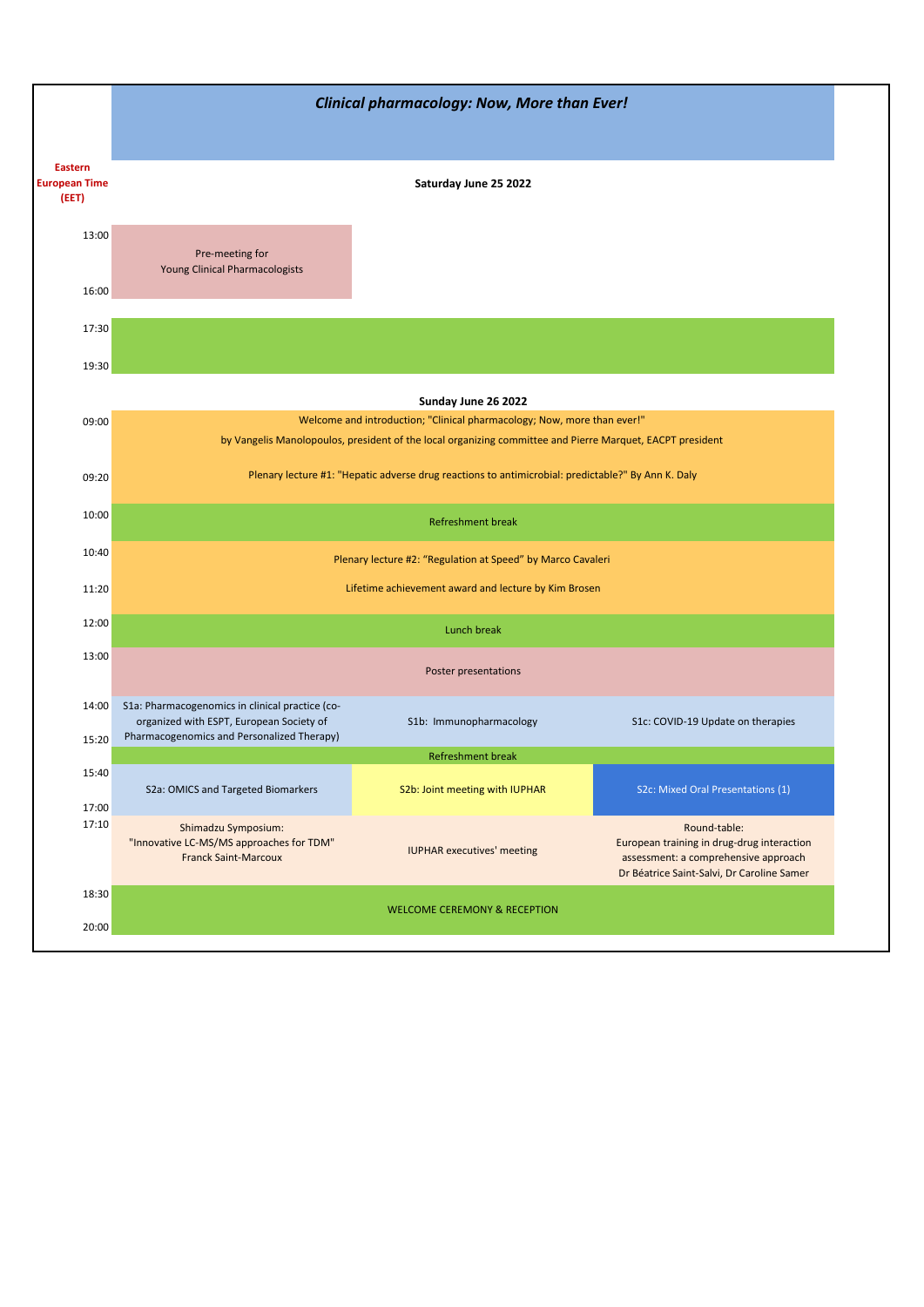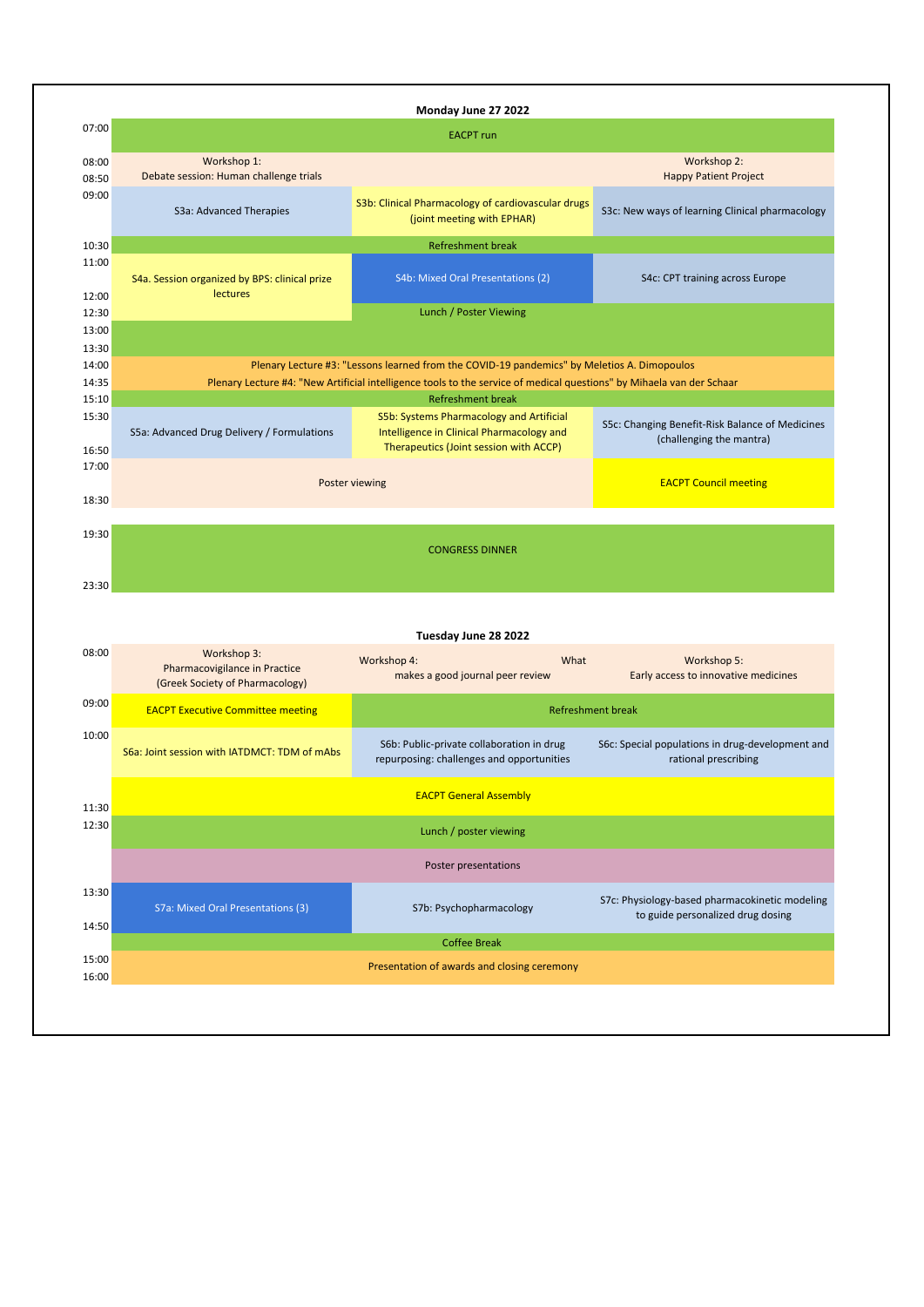|  | - |
|--|---|
|  |   |
|  |   |
|  |   |
|  |   |
|  |   |
|  |   |
|  |   |
|  |   |
|  |   |
|  |   |
|  |   |
|  |   |
|  |   |
|  |   |
|  |   |
|  |   |
|  |   |
|  |   |
|  |   |
|  |   |
|  |   |
|  |   |
|  |   |
|  |   |
|  |   |
|  |   |
|  |   |
|  |   |
|  |   |
|  |   |
|  | - |
|  |   |
|  |   |
|  |   |
|  |   |
|  |   |
|  |   |
|  |   |
|  |   |
|  |   |
|  |   |
|  |   |
|  |   |
|  |   |
|  |   |
|  |   |
|  |   |
|  |   |
|  |   |
|  |   |
|  |   |
|  |   |
|  |   |
|  |   |
|  |   |
|  |   |
|  |   |
|  |   |
|  |   |
|  |   |
|  |   |
|  |   |
|  |   |
|  |   |
|  |   |
|  |   |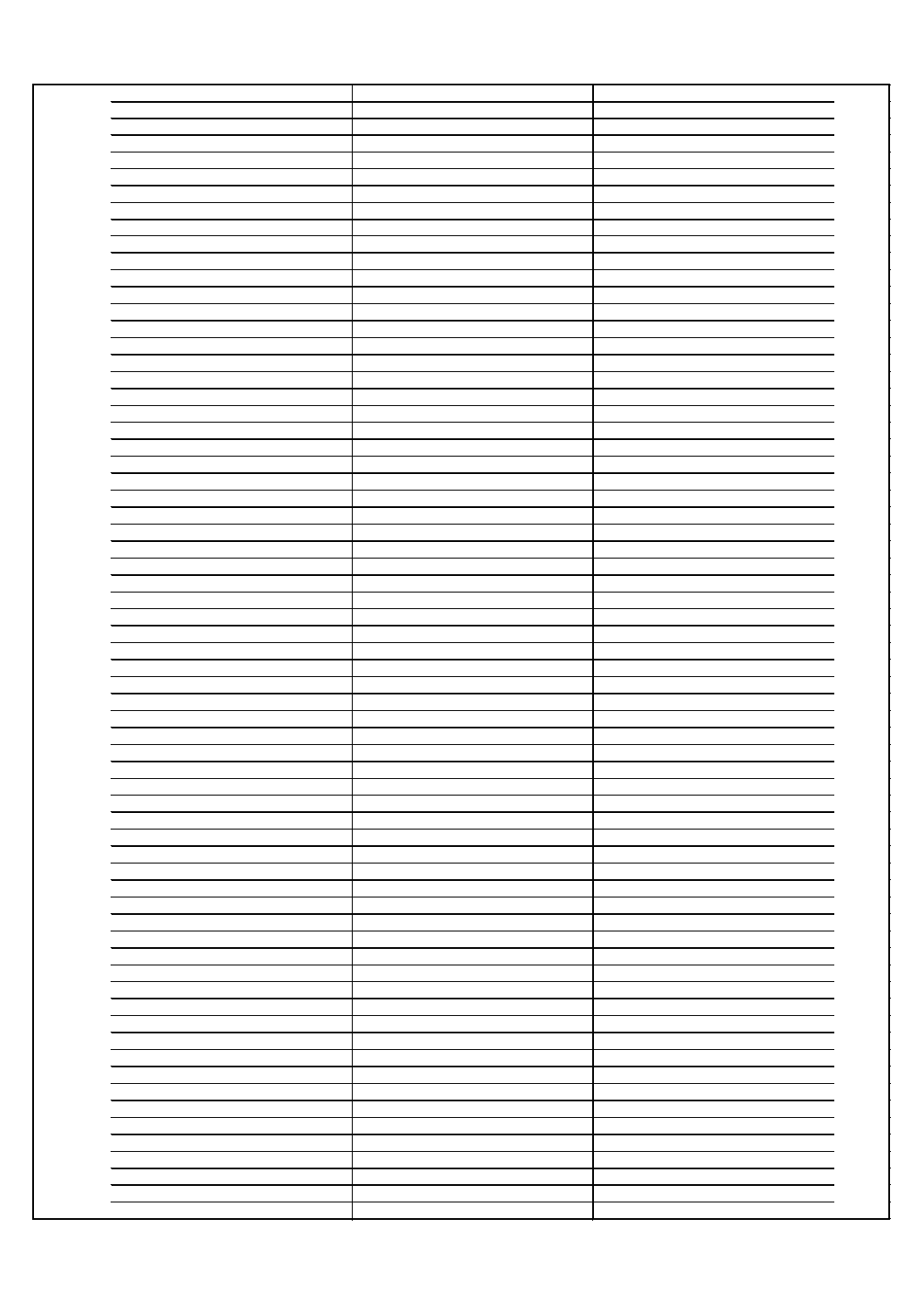|  | - |
|--|---|
|  |   |
|  |   |
|  |   |
|  |   |
|  |   |
|  |   |
|  |   |
|  |   |
|  | - |
|  |   |
|  |   |
|  |   |
|  |   |
|  |   |
|  |   |
|  |   |
|  |   |
|  |   |
|  |   |
|  |   |
|  |   |
|  |   |
|  |   |
|  |   |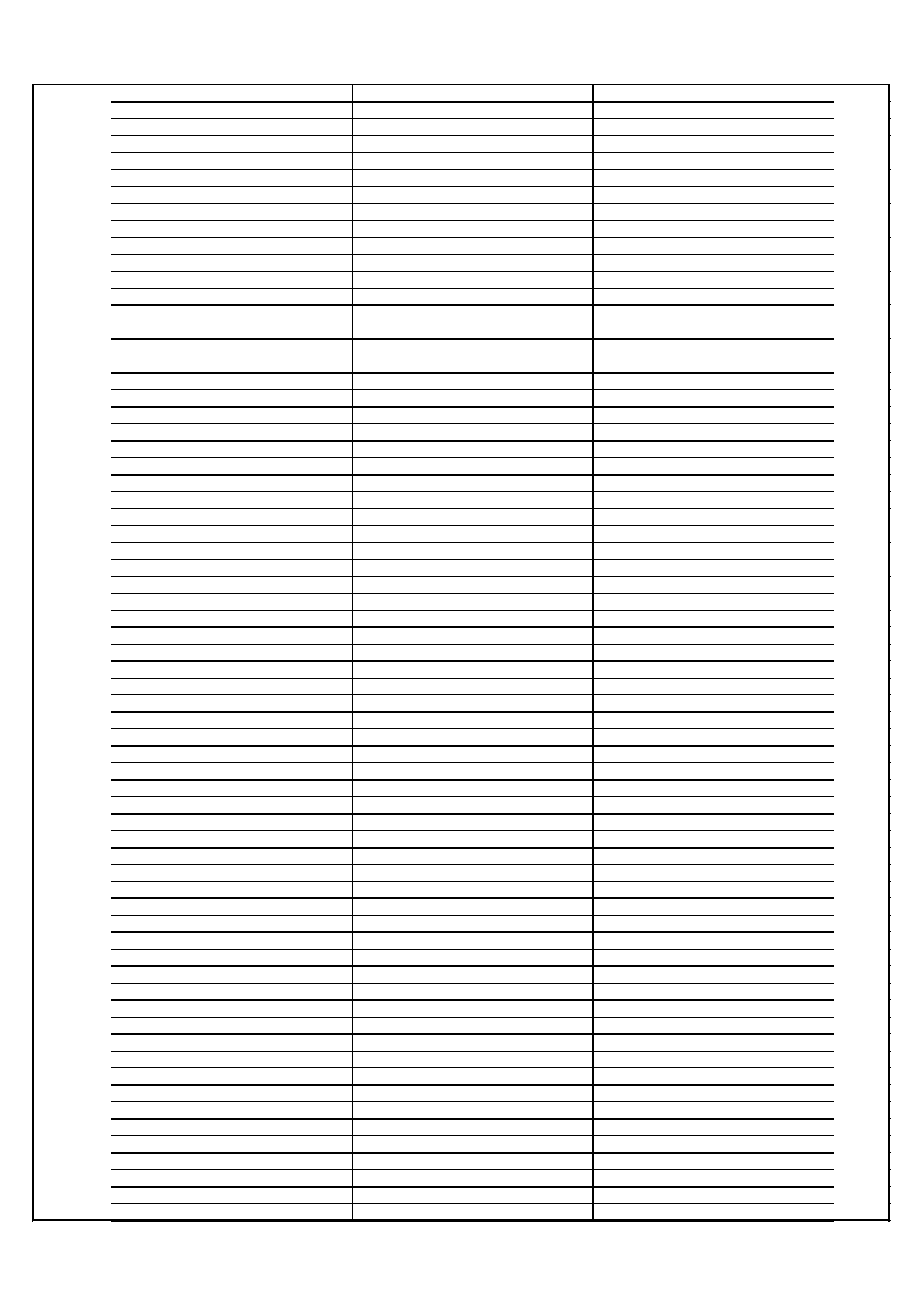|  | - |
|--|---|
|  |   |
|  |   |
|  |   |
|  |   |
|  |   |
|  |   |
|  |   |
|  |   |
|  | - |
|  |   |
|  |   |
|  |   |
|  |   |
|  |   |
|  |   |
|  |   |
|  |   |
|  |   |
|  |   |
|  |   |
|  |   |
|  |   |
|  |   |
|  |   |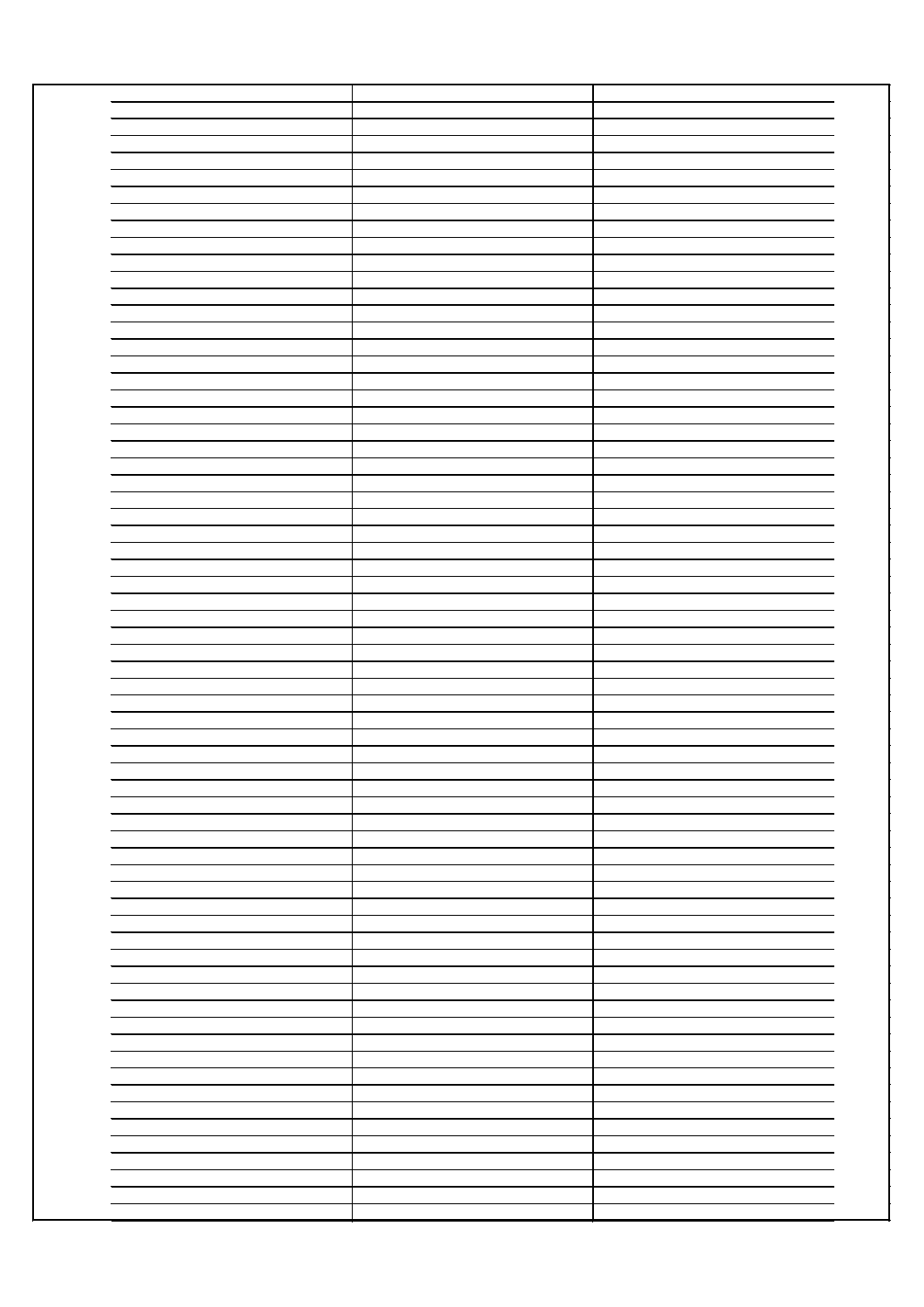|  | - |
|--|---|
|  |   |
|  |   |
|  |   |
|  |   |
|  |   |
|  |   |
|  |   |
|  |   |
|  | - |
|  |   |
|  |   |
|  |   |
|  |   |
|  |   |
|  |   |
|  |   |
|  |   |
|  |   |
|  |   |
|  |   |
|  |   |
|  |   |
|  |   |
|  |   |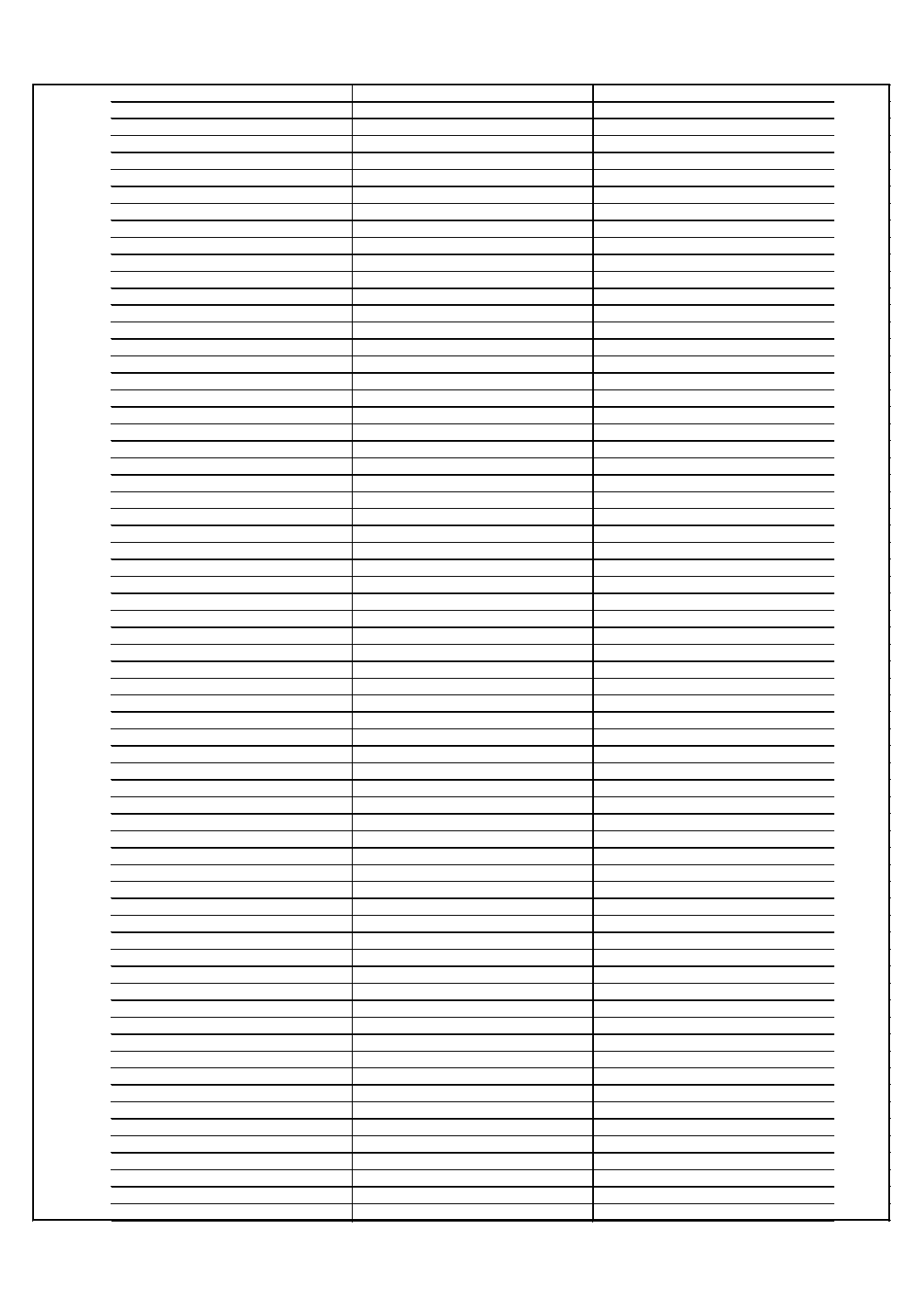|  | - |
|--|---|
|  |   |
|  |   |
|  |   |
|  |   |
|  |   |
|  |   |
|  |   |
|  |   |
|  | - |
|  |   |
|  |   |
|  |   |
|  |   |
|  |   |
|  |   |
|  |   |
|  |   |
|  |   |
|  |   |
|  |   |
|  |   |
|  |   |
|  |   |
|  |   |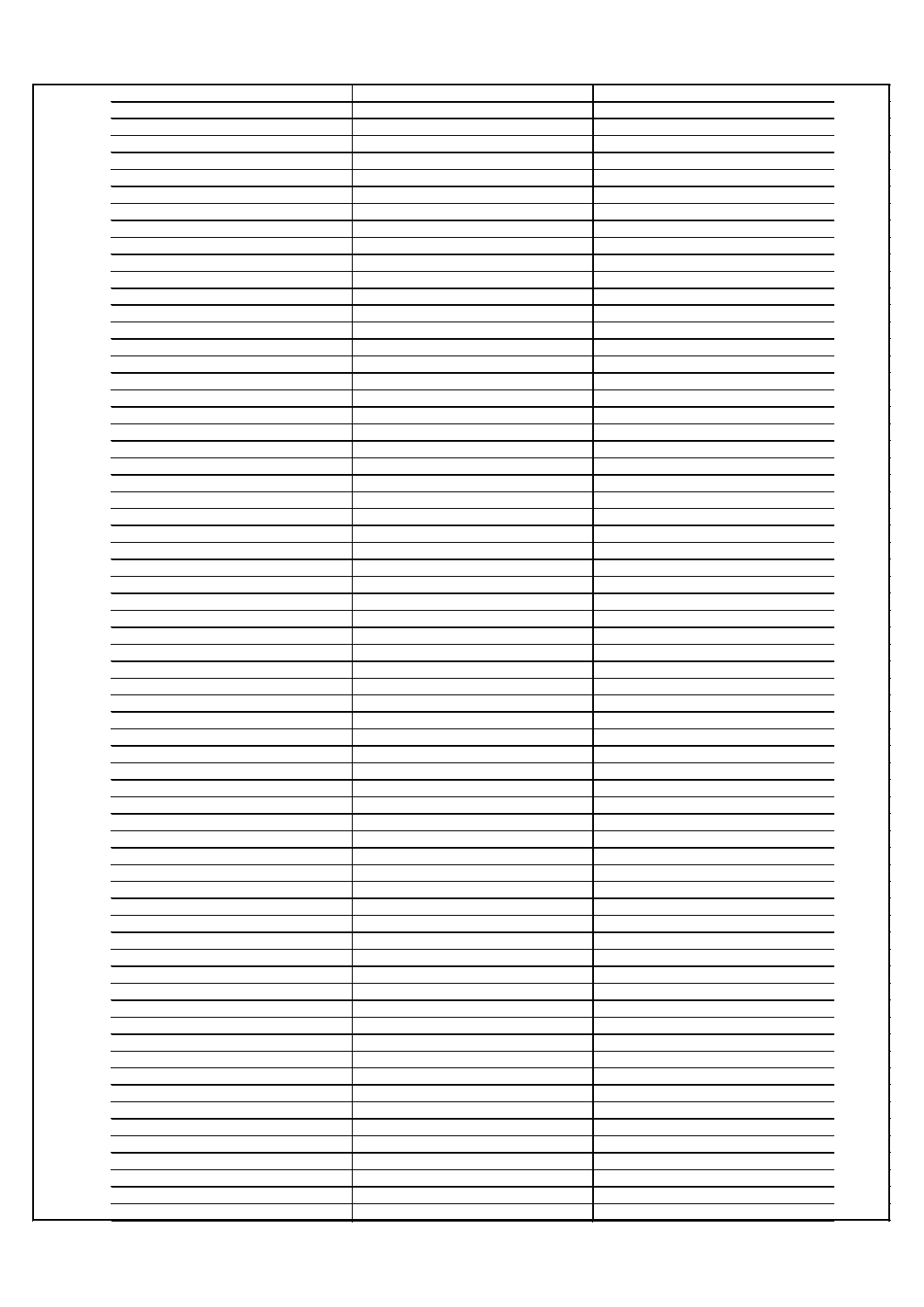|  | - |
|--|---|
|  |   |
|  |   |
|  |   |
|  |   |
|  |   |
|  |   |
|  |   |
|  |   |
|  | - |
|  |   |
|  |   |
|  |   |
|  |   |
|  |   |
|  |   |
|  |   |
|  |   |
|  |   |
|  |   |
|  |   |
|  |   |
|  |   |
|  |   |
|  |   |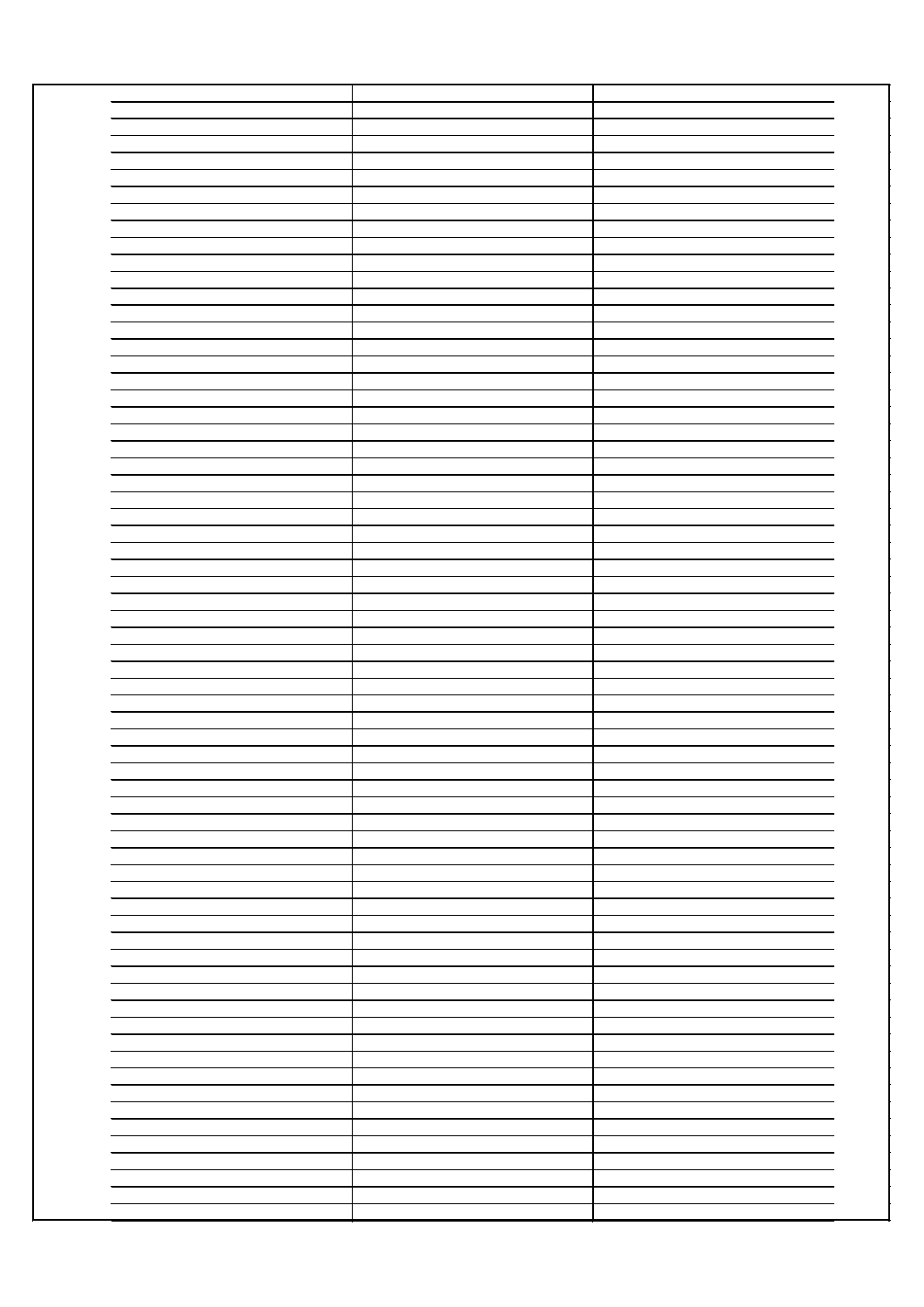|  | - |
|--|---|
|  |   |
|  |   |
|  |   |
|  |   |
|  |   |
|  |   |
|  |   |
|  |   |
|  | - |
|  |   |
|  |   |
|  |   |
|  |   |
|  |   |
|  |   |
|  |   |
|  |   |
|  |   |
|  |   |
|  |   |
|  |   |
|  |   |
|  |   |
|  |   |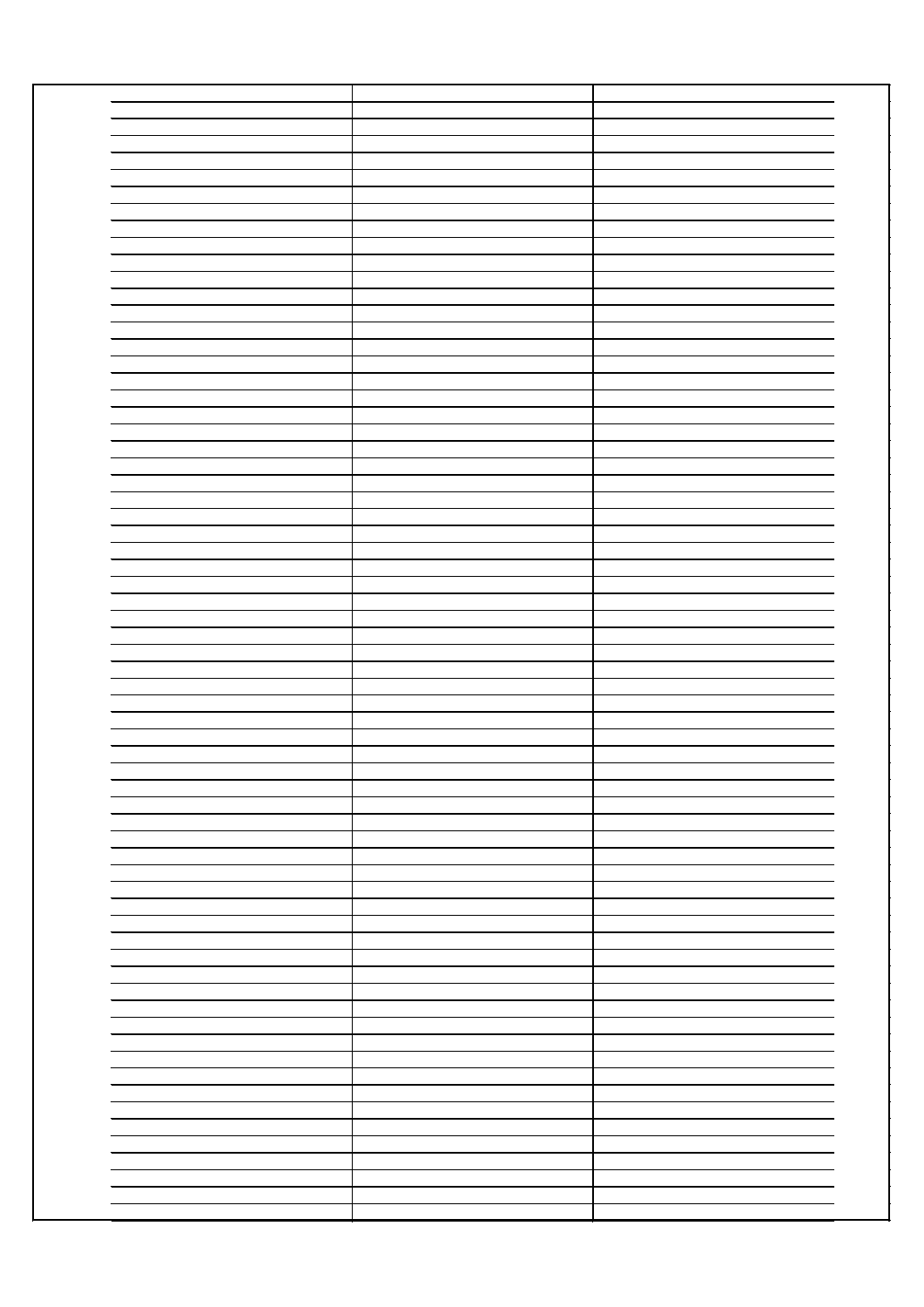|  | - |
|--|---|
|  |   |
|  |   |
|  |   |
|  |   |
|  |   |
|  |   |
|  |   |
|  |   |
|  | - |
|  |   |
|  |   |
|  |   |
|  |   |
|  |   |
|  |   |
|  |   |
|  |   |
|  |   |
|  |   |
|  |   |
|  |   |
|  |   |
|  |   |
|  |   |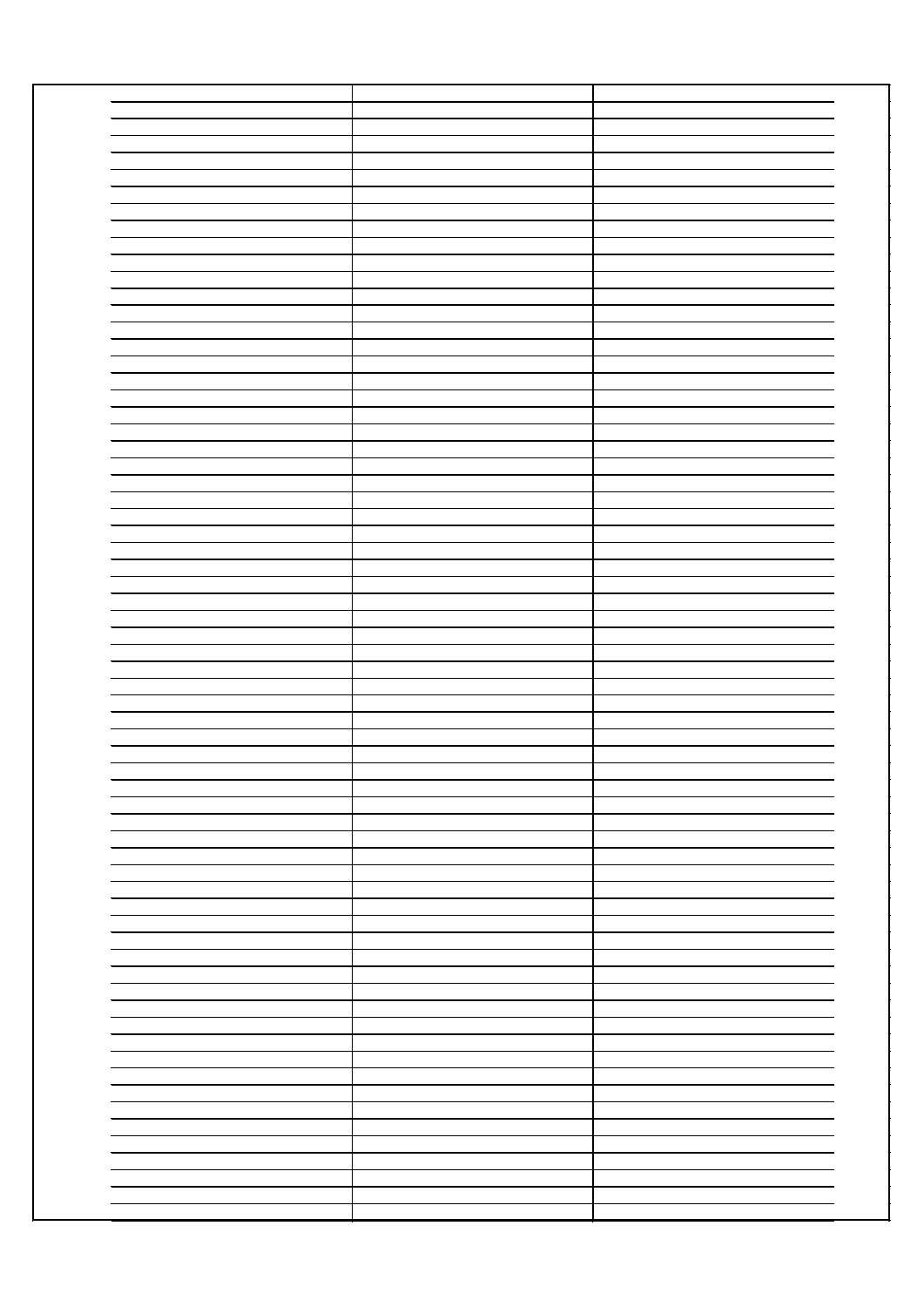|  | - |
|--|---|
|  |   |
|  |   |
|  |   |
|  |   |
|  |   |
|  |   |
|  |   |
|  |   |
|  | - |
|  |   |
|  |   |
|  |   |
|  |   |
|  |   |
|  |   |
|  |   |
|  |   |
|  |   |
|  |   |
|  |   |
|  |   |
|  |   |
|  |   |
|  |   |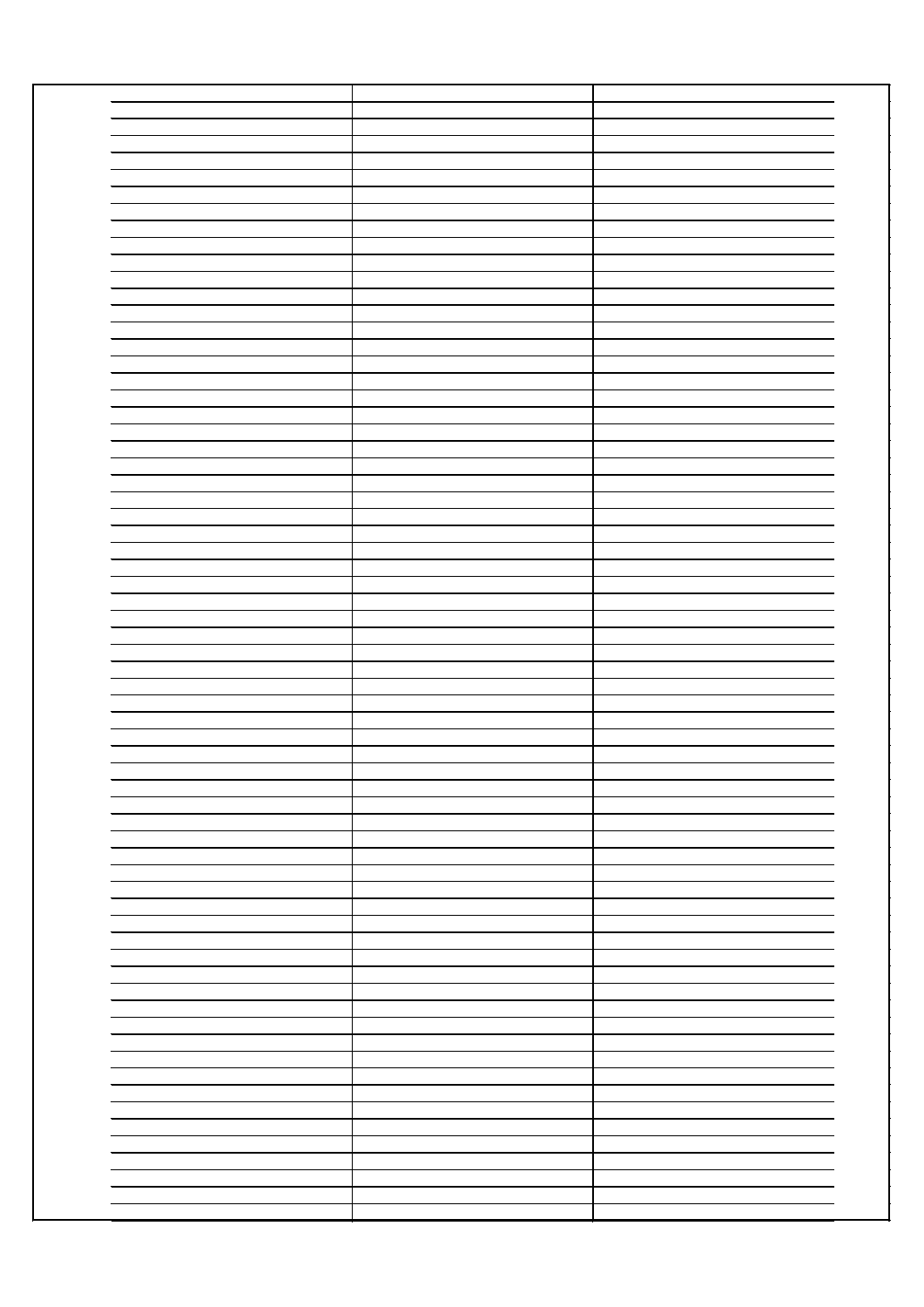|  | - |
|--|---|
|  |   |
|  |   |
|  |   |
|  |   |
|  |   |
|  |   |
|  |   |
|  |   |
|  | - |
|  |   |
|  |   |
|  |   |
|  |   |
|  |   |
|  |   |
|  |   |
|  |   |
|  |   |
|  |   |
|  |   |
|  |   |
|  |   |
|  |   |
|  |   |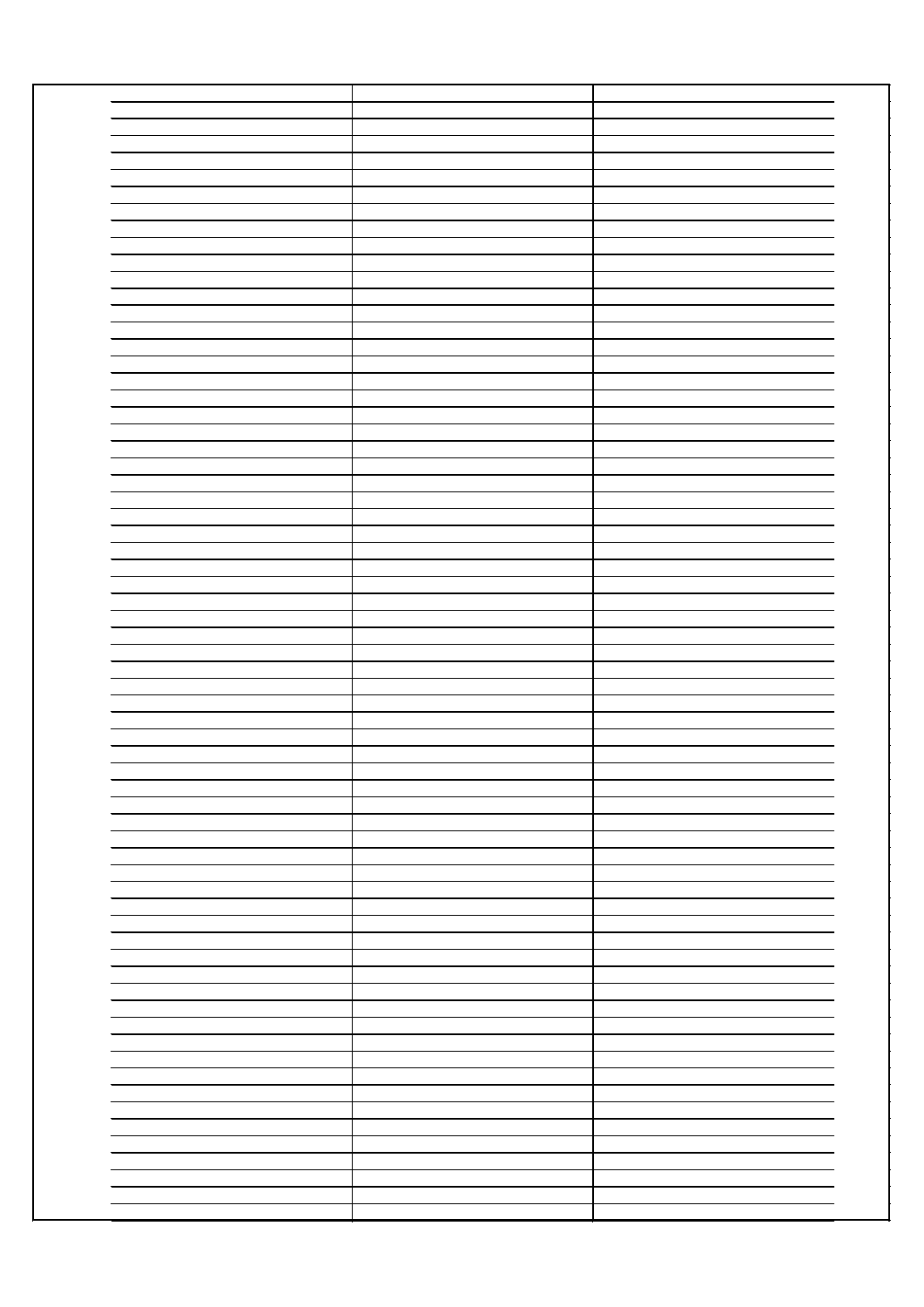|  | -                        |
|--|--------------------------|
|  |                          |
|  |                          |
|  | -                        |
|  |                          |
|  |                          |
|  |                          |
|  |                          |
|  |                          |
|  |                          |
|  |                          |
|  |                          |
|  | -                        |
|  |                          |
|  |                          |
|  |                          |
|  |                          |
|  |                          |
|  |                          |
|  |                          |
|  | $\overline{\phantom{0}}$ |
|  |                          |
|  |                          |
|  |                          |
|  |                          |
|  |                          |
|  |                          |
|  |                          |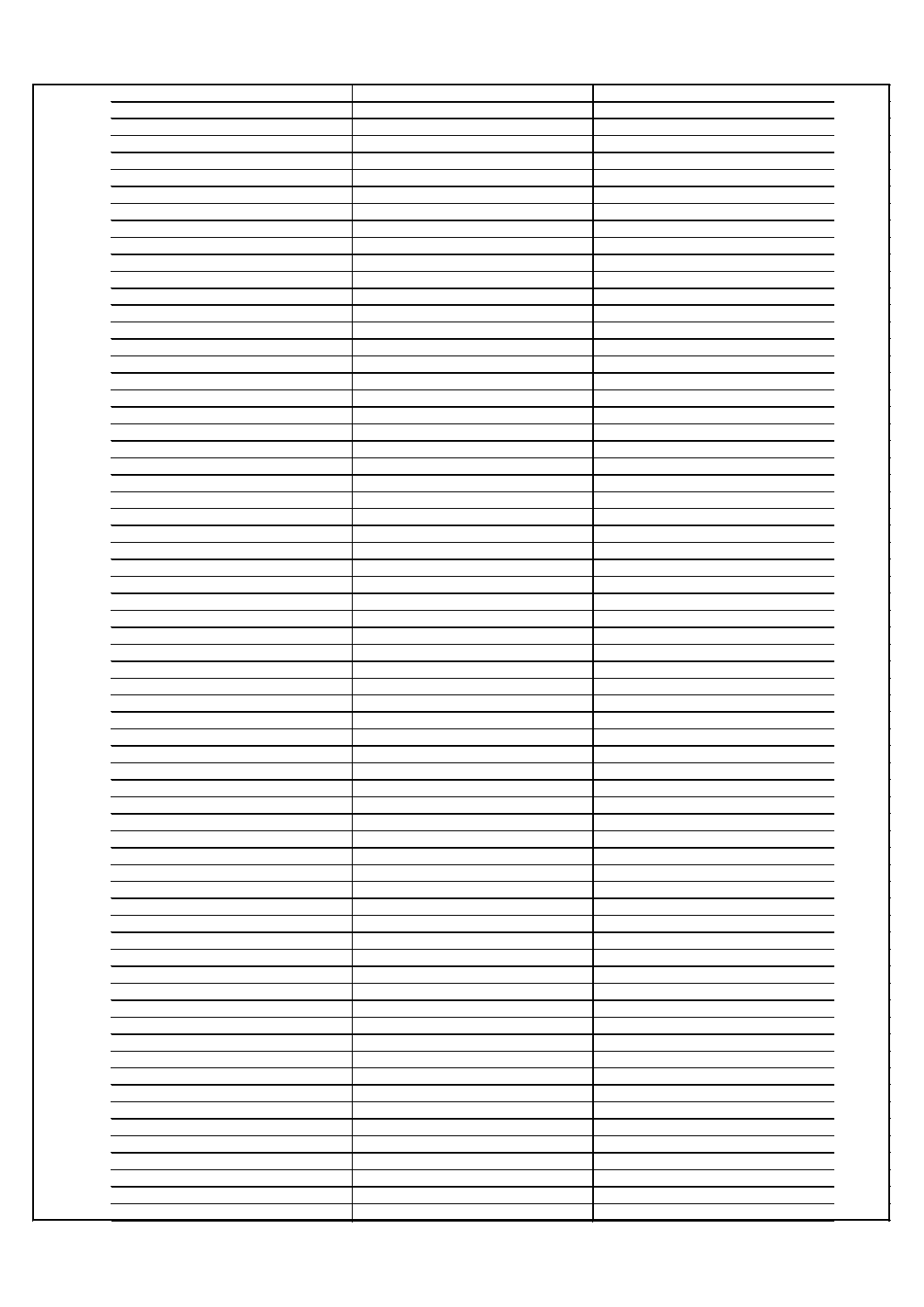|  | -                        |
|--|--------------------------|
|  |                          |
|  |                          |
|  | -                        |
|  |                          |
|  |                          |
|  |                          |
|  |                          |
|  |                          |
|  |                          |
|  |                          |
|  |                          |
|  | -                        |
|  |                          |
|  |                          |
|  |                          |
|  |                          |
|  |                          |
|  |                          |
|  |                          |
|  | $\overline{\phantom{0}}$ |
|  |                          |
|  |                          |
|  |                          |
|  |                          |
|  |                          |
|  |                          |
|  |                          |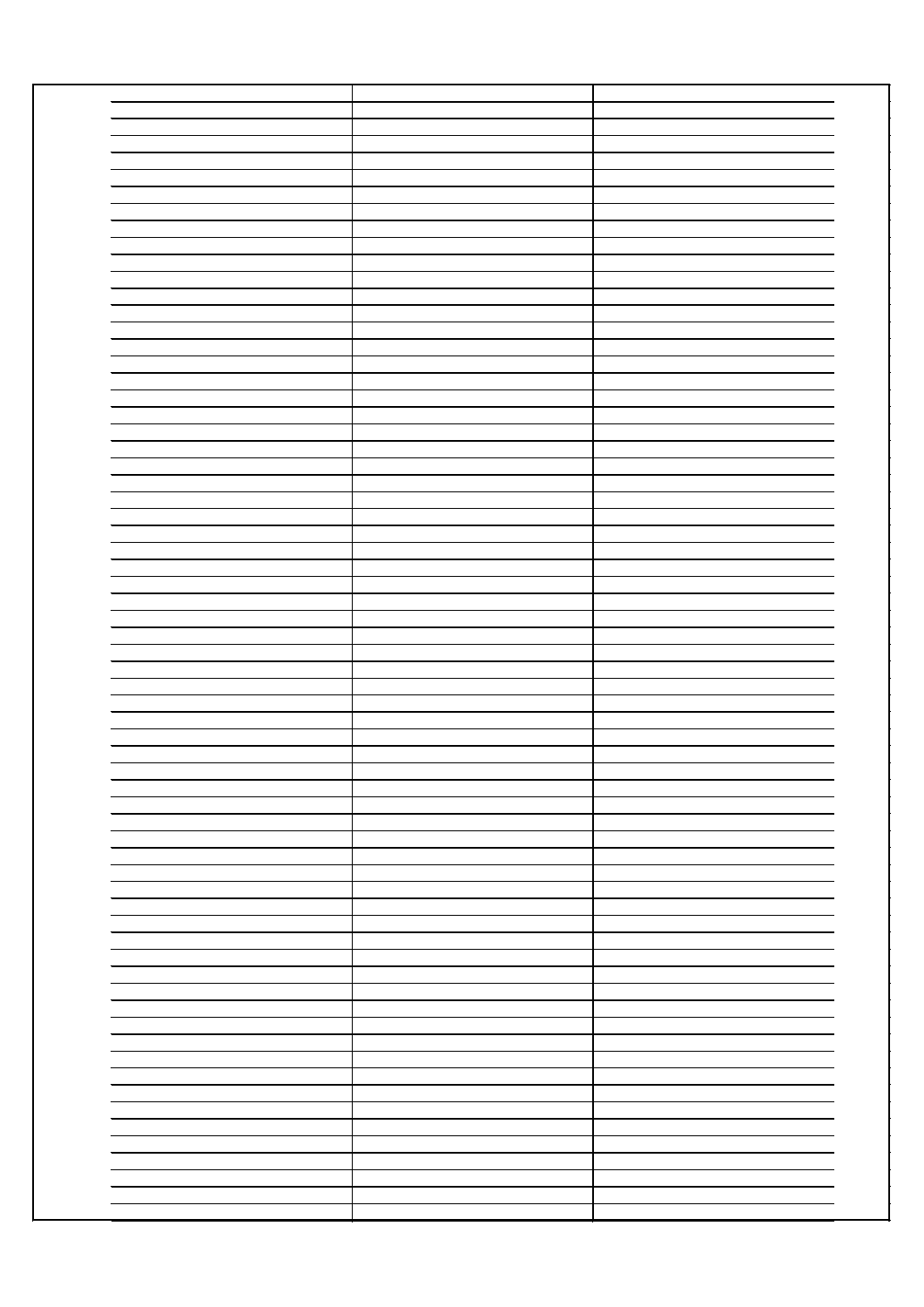|  | -                        |
|--|--------------------------|
|  |                          |
|  |                          |
|  | -                        |
|  |                          |
|  |                          |
|  |                          |
|  |                          |
|  |                          |
|  |                          |
|  |                          |
|  |                          |
|  | -                        |
|  |                          |
|  |                          |
|  |                          |
|  |                          |
|  |                          |
|  |                          |
|  | $\overline{\phantom{0}}$ |
|  |                          |
|  |                          |
|  |                          |
|  |                          |
|  |                          |
|  |                          |
|  |                          |
|  |                          |